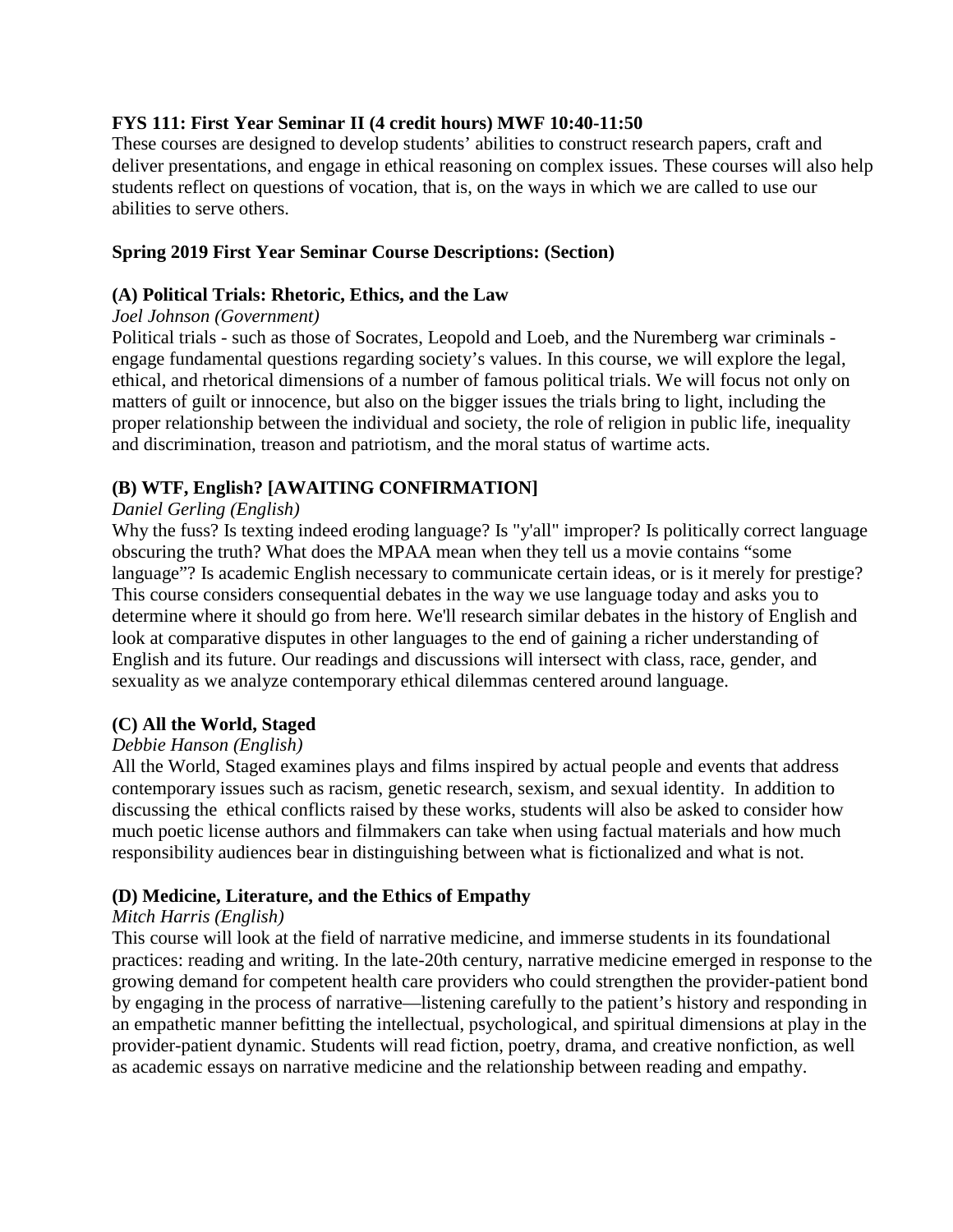# **(E) Feast or Famine: A Foodie's Guide to the Politics of Hunger and Consumption (Feast or Famine)**

# *Ann Kolbrek (Success Center/English)*

In a world filled with self-proclaimed "foodies," we rarely consider the political implications of food. This course will examine food as a political weapon for both oppressor and oppressed. Appetite, hunger, and satiety will not only be the subjects of our readings, but more importantly the lens through which we examine scenes of oppression and representations of identity. We will ask how hunger shapes consciousness, subjectivity, and language. Even more, how does this tool influence identity, particularly already marginalized identities? Our readings/films invite students to explore food in the contexts of famine, hunger strikes, and eventually overconsumption and inebriation.

# **(F) Latin America Today**

# *Cory Conover (History)*

Latin America makes news for its grinding poverty, violence, and corrupt politicians. However, there are striking success stories as well. This class will examine this region to learn more about the issues that most affect Latin Americans today and to explore possible solutions. We will discuss topics like civil wars, drug trafficking, and government abuses of power. Using ethical thinking and the concept of human rights, we consider the best response from citizens as well as from U.S. foreign policy.

# **(G) The Grand Endeavor of Making and Taking Drugs (Grand Endeavor of Drug Making)**

# *Mark Larson (Biology)*

It has been said that the creation and manufacturing of prescription medication is second only to warfare in terms of its total scale of human effort. The number of pieces that work together to fill our medicine cabinets is immense. However, there is a considerable range of considerations that go into drug making – scientific, economic, philosophical, and ethical – that allow the process of drug making to reflect who we are and what we believe as human beings. This class will examine the grand endeavor of drug making and the decisions that go into what gets made and consumed.

# **(H) Race & Rights in America: MLK to Obama**

# *Matthew Pehl (History)*

Since the modern civil rights movement emerged in the 1950s, the United States has abolished legal segregation, expanded voting rights, and embraced a pluralistic commitment to racial diversity. Yet, even after electing an African American to the presidency, the nation remains deeply divided over its racial past, and over contemporary issues like police brutality, mass incarceration, and systemic discrimination. This class poses a straightforward but difficult question: if the civil rights movement was victorious, and if almost all Americans today reject racism as unjust and unethical, then why do racial problems still bedevil our society?

# **(I) Crimes, Cops, and Culprits**

# *Cheryl Jackson Nelson (English)*

Approximately 18,417,000 crimes are committed annually in the United States. These crimes range from theft to assault to murder, and they result in over 11,206,000 arrests by the more than 900,000 law enforcement personnel. Through discussion and research of real-life crimes, narratives of law enforcement, and crime videos, students will explore the investigative process: Why are victims selected? How are suspects identified? What police procedures are practiced? Students will consider the ethical implications of these and other questions concerning the criminals, the crimes, the victims, and those who apprehend the suspects.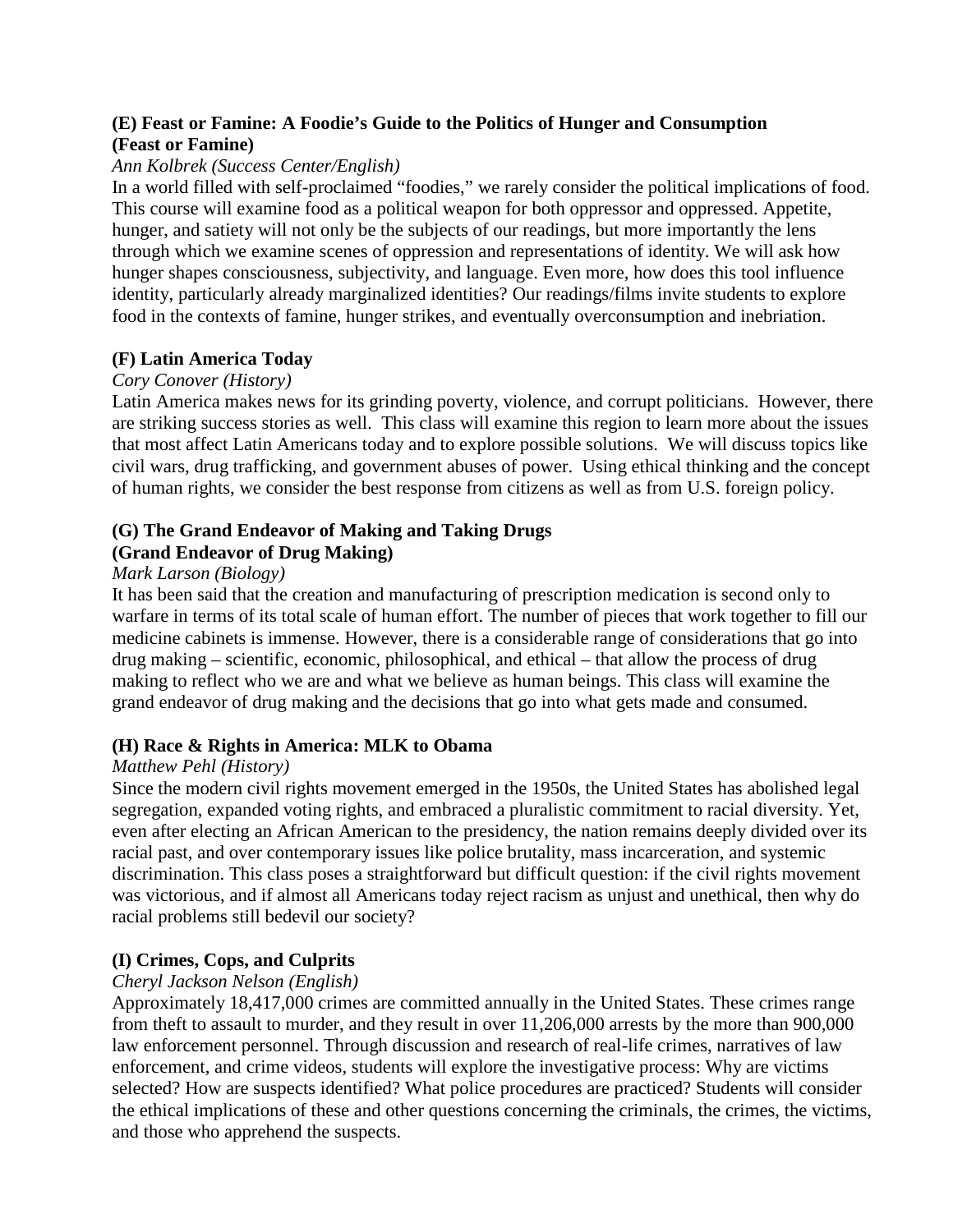# **(J) The Good, the Bad, and the Ugly: A Literary Exploration of Character**

# *Beth Boyens (English)*

Literature is filled with conflicts of good versus evil. Determining a character's character is often easy: the good wear white and do right; the bad wear black and do wrong. What, though, is our response when those lines blur, when characters and real-life people are simultaneously good and bad—or neither? And what does the way we label another's character say about our own? This course will explore literary depictions of good, bad, ugly, and beautiful to wrestle with questions of how and why we draw such lines and whether they are helpful or hurtful— whether the labels themselves are good, bad, or ugly.

# **(K) Perils of Prediction [AWAITING CONFIRMATION]**

# *Tim Sorenson (Mathematics)*

A Danish proverb says, "It's difficult to make predictions, especially about the future." Yogi Berra noted that, "The future ain't what it used to be." Throughout history, charlatans, soothsayers, philosophers, writers, bookies, stockbrokers, politicians, weathermen and scientists have all tried to predict the future, mostly with poor results. In many instances, lives were lost. We will use a moral compass to dissect and discuss the reality of humankind's obsession with knowing the future.

# **(L)The Brain of the Future**

# *Alex Kloth (Biology)*

Over the last thirty years, there has been an explosion of new ideas about how the brain works, stemming from the proliferation of new technologies that allow scientists to examine and manipulate the nervous system. At this new frontier of neuroscience, there are promises of improvements in our lives, but there are also pitfalls in the potential abuse and misuse of this information. This course will introduce these developments in neuroscience. It will also provide ample opportunity to consider the ethical implications of the future use of this technology to alter human brain function or reinterpret our ideas about human behavior. Topics will include cognitive enhancement; biohacking; memory and personal identity; and "brain reading" technologies that have potential applications in law, business, politics, and everyday life.

# **(M) Waking India: Gandhi and the Struggle for Independence (India: Gandhi and Independence)**

# *Margaret Preston (History)*

In 1885, the Indian National Congress (INC) formed to fight for India's Independence. The INC would eventually be led by Mohandas K. Gandhi. This course will wrestle with the history of the INC and look at the life of Gandhi. His fight was not only to bring independence to India, but to do so through peaceful civil disobedience. In addition, Gandhi unsuccessfully, but peacefully, struggled to overcome the sectarian divisions which would lead to a geographic split and the creation of Pakistan in 1947. Ironically, Gandhi will be dead within a year—assassinated, not by a Muslim, but a radical Hindu.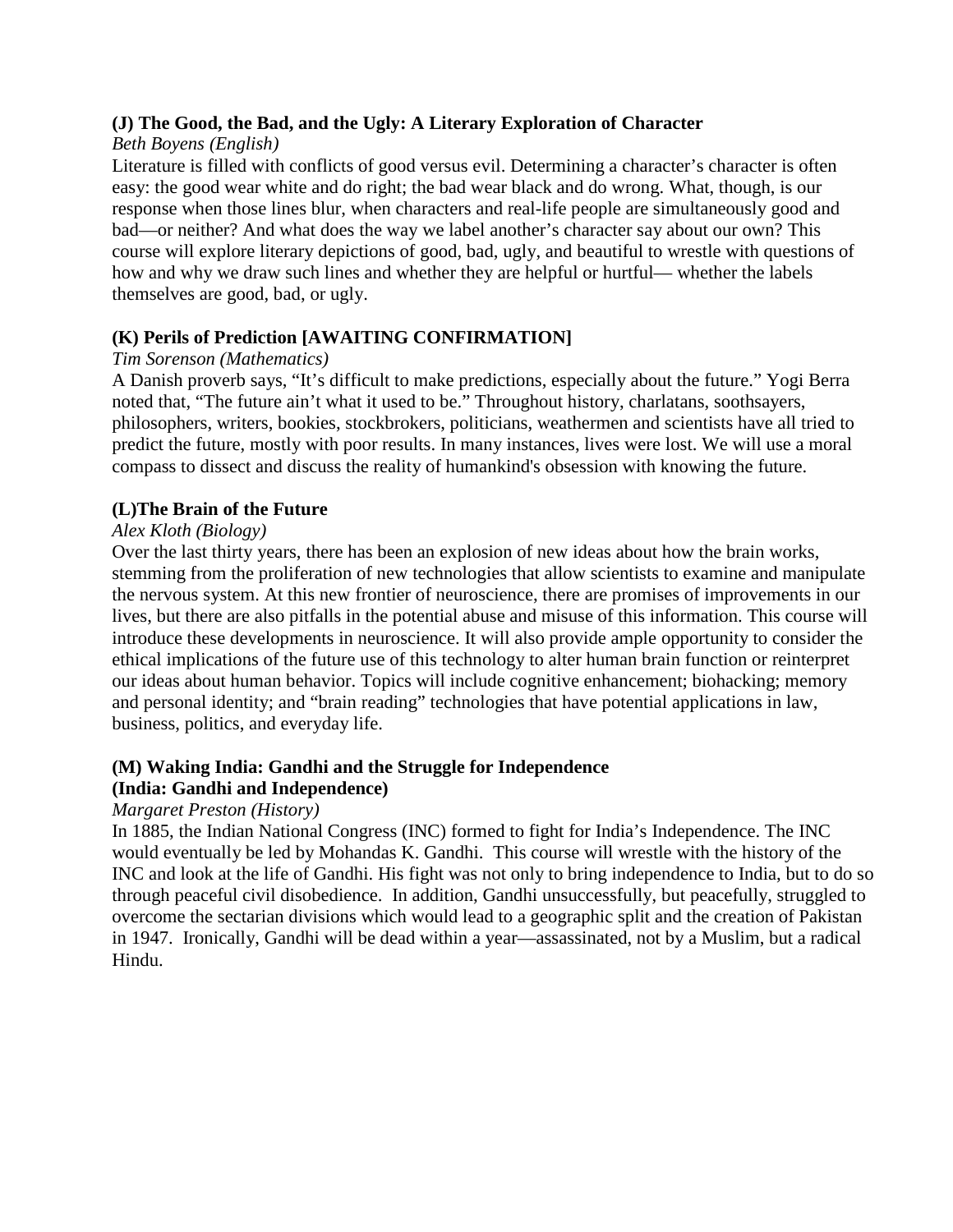#### **(N) Art Shock: Art's Power to Provoke**

#### *Lindsay Twa (Art)*

From a "gash in the Earth" that memorializes the Vietnam War to the indecency of a urinal turned upside down and exhibited on a pedestal, art and controversy have gone hand in hand throughout history. This course will examine the history of art's power to provoke and how public skirmishes over artworks can illuminate changing values, social structures, and identities. Through art controversies, we will interrogate the ethical, political, and social positions that impact culture and society.

#### **(O) Media Activism**

#### *Kathleen McCollugh (Communication Studies)*

What role does/should the media play in social change? Media activism appears to play a critical role in everyday activism and within broader social movements such as Occupy Wall Street, Arab Spring, #BlackLivesMatter, and the feminist movement. In this course, we will work to formulate ethical perspectives on the power and limits of media to contribute to social change or whether it's all "slacktivism." To do so, we will consider examples of media activism as they take shape in a variety of media forms such as documentary, 4Chan/Anonymous, and social media (Twitter, Tumblr, blogs).

#### **(P) The Ethics of Sport**

#### *John Bart (Communication Studies)*

Sports in America will be used to learn ethical reasoning. While professional and college sports generate significant economic development, they also require cash strapped government entities to invest in expensive facilities. While sports teams generate community pride, they also divide communities through fan loyalty. While sport has been on the cutting edge of racial integration and gender equality, it has spawned backlash to that same diversity. While team sport champions physical fetes and athletic grace, it also causes significant injuries and tempts people to exploit performance enhancing drugs. We will examine the ethics of these issues and others of the classes choosing throughout the semester.

# **(Q) Here I Stand? Religion and Communication**

# *Michael Nitz (Communication Studies)*

Many have called Martin Luther the first strategic campaign communicator. The advent of the printing press helped spread the faith. This class adopts a strategic communication approach to study how religion is communicated across a variety of contexts. We will examine historical channels, but will focus also on contemporary outlets. In essence, the class asks how is religion communicated in the 21st Century?

# **(R) Ha! Laughter Humor Comedy 2.0**

#### *Richard Bowman (Religion)*

Jokes, sketch comedy, stand-up comedy, late night comics, sit-coms, rom-coms. Comedy is an integral part of human life. Comedy can amuse and entertain but still offend. Laughter can wound as well as heal, condemn as well as commend. Humor can instruct, critique, and transform society. View, read, and think about stand-up comedy and comedians. Ha! FYS doesn't get any better than this!!